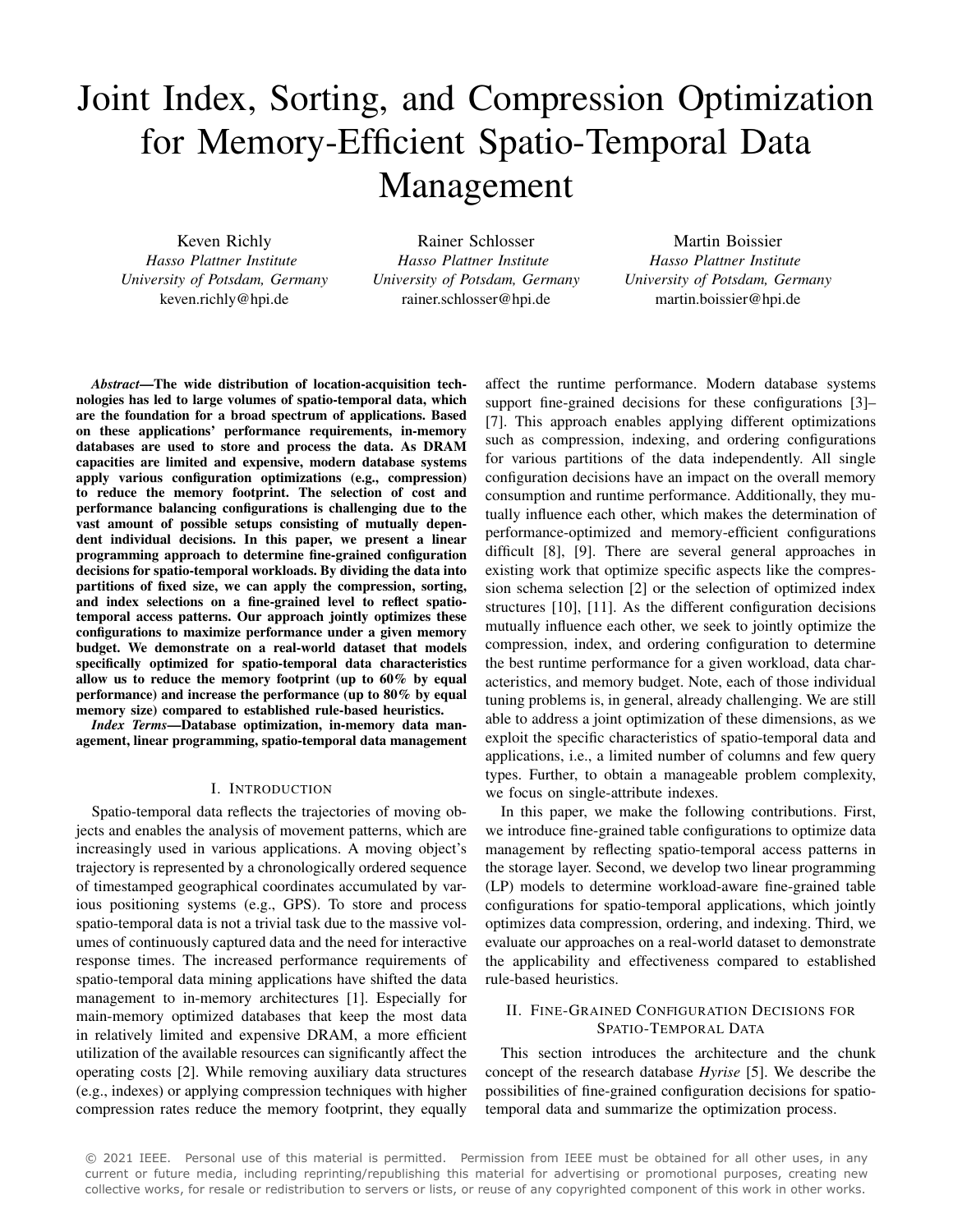| Table       |                                                       | Column a<br>Object ID                        | Column b<br>Lonaitude             | Column c<br>Latitude                         | Column d<br>Timestamp                         |
|-------------|-------------------------------------------------------|----------------------------------------------|-----------------------------------|----------------------------------------------|-----------------------------------------------|
| #n<br>Chunk | mutable<br>Chunk<br>Ordering<br><b>Unsorted</b>       | Segment a<br><b>Unencoded</b>                | Segment b<br><b>Unencoded</b>     | Segment c<br><b>Unencoded</b>                | Segment d<br><b>Unencoded</b><br>             |
|             |                                                       |                                              |                                   |                                              |                                               |
| Ŧ<br>Chunk  | immutable<br>Chunk<br>Ordering<br>Column b            | Segment a<br><b>Compression B</b><br>Index 1 | Segment b<br><b>Compression C</b> | Segment c<br><b>Compression B</b><br>Index 2 | Segment d<br><b>Compression A</b><br>$\cdots$ |
| e#<br>Chunk | immutable<br>Chunk<br>Ordering<br>Column <sub>c</sub> | Segment a<br><b>Compression B</b><br>Index 2 | Segment b<br><b>Compression B</b> | Segment c<br><b>Unencoded</b>                | Segment d<br><b>Compression C</b><br>$\cdots$ |

Fig. 1. Depiction of the storage layout for an exemplary table with  $n$  chunks.

#### *A. Chunk-Based and Segment-Based Configurations in Hyrise*

*Hyrise* is a columnar main memory-optimized database. Each table in  $Hyrise$  is divided into  $n$  horizontal partitions with a predefined maximum size (see Figure 1). A partition, called chunk, contains fragments of all columns of a table whereby the section of a column stored in a chunk is referred to as a segment. There are two types of chunks, mutable and immutable chunks. Only the most recent chunk is mutable, and consequently, all insertions, as well as MVCCenabled updates, are appended to this unencoded chunk. When this write-optimized chunk's capacity is reached, it becomes immutable, and a new mutable chunk is created. With this approach, we increase the memory footprint by additionally storing per-chunk metadata and redundant information (e.g., per-segment dictionaries for dictionary-encoded segments). In exchange, the database system can benefit from pruning during query execution, more efficient workload distributions, and simplified tiering. For that reason, similar concepts are applied by other databases [4], [6], [7]. Furthermore, the concept enables fine-grained optimizations on immutable chunks. As shown in Figure 1, it allows the selection of compression schema on a segment basis [2]. This means that we can define different encodings (e.g., dictionary-encoding, run-length encoding) for various segments of a column. We can also define auxiliary data structures (e.g., indices) and sorting decisions independently for each chunk. Like the compression schema selection, the different segments of a column can be without an index or indexed with varying approaches (e.g., binary tree). All these fine-grained decisions have an impact on the overall performance and data footprint.

#### *B. Reflecting Access Patterns in the Data Management Layer*

The most common data format to store spatio-temporal data is the sample point format, in which the trajectory of a moving object is stored as a sequence of observed locations [12]. This format is well suited for the relational schema of database systems as each sample point is represented by a tuple consisting of a moving object identifier, the timestamped location, and additional attributes. In contrast to standalone storage systems specialized for trajectory data, database systems enable a simplified integration of further data sources (e.g., business data). Consequently, modern data management platforms are including specialized engines for specific data types (e.g., spatial and spatio-temporal data) [13], [14]. By integrating spatio-temporal data management into relational database systems, the data querying benefits from the ongoing development, the highly optimized data processing capabilities, and the advanced compression techniques of such systems [15]. Due to the high volumes of continuously accumulated trajectory data and the cost-related limited main memory resources, database optimizations that leverage the characteristics of spatio-temporal applications are valuable. One aspect of spatio-temporal data management is that the specific data access patterns are often implemented in the application layer, but are not reflected in the storage layer. The access frequency and access characteristics of spatiotemporal data points changes over time. Additionally, a limited number of query types like spatio-temporal range queries and trajectory-based queries dominate spatio-temporal workloads in a plurality of applications [12]. As several applications with different access patterns commonly work on the same spatio-temporal data, complexity increases. For transportation network companies (e.g., Uber), we could observe applications with high selectivity queries on the most current data (e.g., request dispatching). These applications partially ignore data after a specific timeframe, as the data do not reflect the current situation (e.g., traffic situation) anymore. Additionally, there are queries with a low selectivity for sophisticated analytical applications (e.g., demand prediction). Another aspect is that the spatio-temporal data characteristics can vary between different timeframes strongly (e.g., seasons, day vs. night) [1].

#### *C. Determining Configurations for Spatio-Temporal Data*

Concerning spatio-temporal data volumes, the used DRAM capacities are an important cost factor for in-memory databases [2]. The systems' operating costs can be reduced by minimizing the data footprint or more efficient utilization of the available resources. To address this problem, various vendors apply threshold-based data tiering and compression approaches. Based on a defined threshold (e.g., data volume, timeframe), data partitions are transferred to lower-cost storage mediums with higher latencies. Another method is to apply stronger compression techniques or to reduce auxiliary data structures. For both, the implications on the runtime performance are difficult to estimate for a database administrator. We introduce a workload-aware approach to determine optimized table configurations based on a combination of tracked database statistics and measured benchmark queries. During runtime, modern database systems track various parameters to optimize the performance autonomously. As input for the LP models, we use query templates determined based on the information provided by the query plan cache and chunk access statistics, which are tracked by the database or estimated via min/max statistics for each chunk [3]. Additionally, we execute isolated column scan operations as benchmark queries to get information about the runtime performance and memory consumption of different encoding types. Alternatively, estimated costs could be used [2]. After the computation of an optimized table configuration, each chunk's determined configuration can be applied asynchronously to reduce the overhead [5].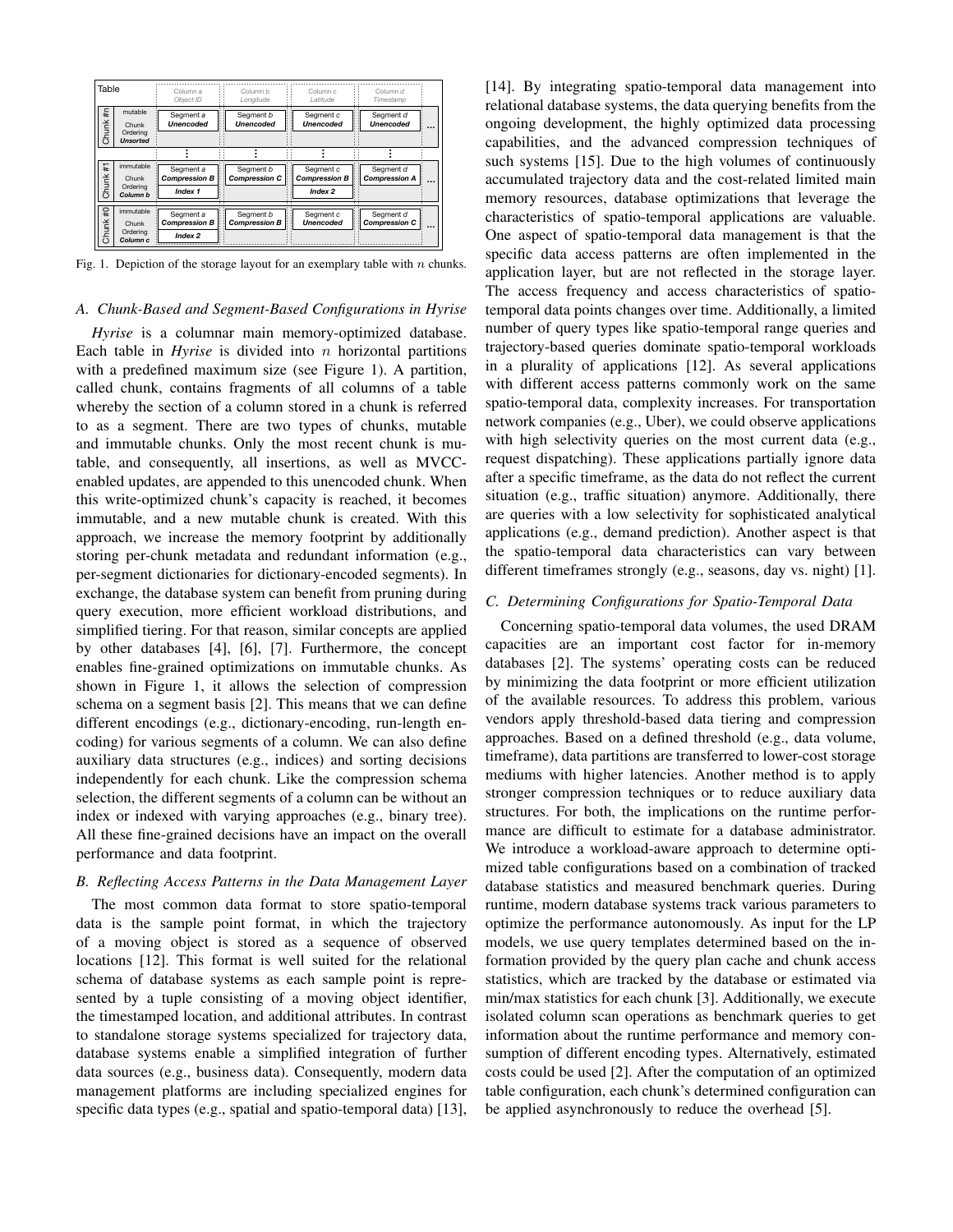#### III. WORKLOAD-AWARE CONFIGURATIONS FOR SPATIO-TEMPORAL DATA

In Part A, we describe the problem to determine memoryefficient table configurations for spatio-temporal data. In Part B, we present an LP model to solve the specified problem. In Part C, we introduce a heuristic refraining from some tuning dependencies. Part D includes database-specific restrictions.

#### *A. Problem Description*

We consider a table with  $N$  attributes and  $M$  chunks (cf. Section II-A). The problem is to find a valid table configuration for a given memory budget  $B$  and a given workload consisting of Q query templates, such that the overall performance is maximized by minimizing the workload's total execution time.

A valid table configuration consists of (i) a sorting decision for each *chunk* and (ii) a compression and index decision for each *segment*. For each segment  $(m, n)$ , a configuration has to be selected from a number of available compression  $E$  and index I options. Note, these sets also include a basic option, i.e., when data is unsorted, unencoded, or not indexed.

As we are focusing on spatio-temporal range queries and trajectory-based queries, each query template can be described as a composition of various scan operations, where the set  $D(q)$  returns all scan operations of a query template  $q \in Q$ . S describes the set of all scan operations for a given workload:

$$
S = \bigcup_{q \in Q} D(q). \tag{1}
$$

For the scan operations of a query exists an execution order, which is defined by the query optimizer. Based on the *Hyrise* query optimizer implementation, the order of the scan operations is determined by the operations' selectivity value, starting with the lowest selectivity value. To consider that a scan operation s of a query template (executed after a previous scan operation of the same query template) operates only on a subset of the data, we introduce a scan factor  $w_s$ . This factor  $w<sub>s</sub>$  is determined by the ordered sequence of (consecutively executed) scan operations of a query template. To determine  $w<sub>s</sub>$ , we consider the selectivity factor of the j-th operation of a query template q denoted by  $\tilde{w}_{q,j}$ . By default, the selectivity factor of the *first* scan operation of a query template is defined as  $\tilde{w}_{q,1} = 1$ . Accounting for the combined selectivities of consecutive operations within a query template  $q$ , cf. (1), for its scan operation s with operation order  $J_{s,D(q)} \in \{1, ..., |D(q)|\}$ we obtain the scan factor,  $s \in D(q)$ ,

$$
w_s = \prod\n\int_{j=1,\dots,J_{s,D(q)}} \tilde{w}_{q,j}.
$$
\n(2)

Besides the selectivity, each scan operation s has the following attributes: (i) the scanned column  $n<sub>s</sub>$ , (ii) the frequency  $f_s$ , and (iii) the type of the scan operation (e.g., between scan, less than equal scan, equal scan). The frequency  $f_s$  is the same for all scan operations of a query template  $q$  and defines the frequency of occurrence of query template  $q$  compared to all other query templates in Q.

The costs of scan operation s on segment  $n<sub>s</sub>$  of chunk m are denoted by  $c_{m,s,e,o,i}$  and determined by the segment's encoding  $e \in E$  and index decision  $i \in I$  as well as the chunk's ordering decision  $o \in O := \{0\} \cup N$ , where O includes all columns of the table plus the unsorted option ('0'). For  $m \in M$ ,  $s \in S$ ,  $e \in E$ ,  $o \in O$ ,  $i \in I$ , we define:

$$
c_{m,s,e,o,i} := p_{s,e,o,i} \cdot a_{m,s} \cdot \omega_s \cdot f_s \cdot u_{s,e}. \tag{3}
$$

The parameter  $p_{s,e,o,i}$  defines the measured performance of the scan operation s executed as isolated scan operation on column  $n_s$  if for the entire column encoding  $e \in E$ , index decision  $i \in I$ , and for all chunks the ordering decision  $o \in O$  are applied. Further, in (3) we use the successive scan penalty  $u_{s,e}$  as we observed that consecutive scans are slower than single scan operations, depending on the applied compression technique e. To reflect this observation and to adopt the measured isolated scan performance  $p_{s,e,o,i}$  of the benchmark queries (cf. Section II-C), we multiply  $p_{s,e,o,i}$  of all consecutive scan operations with the fixed parameter  $u_{s,e}$ for each value  $e \in E$ . This penalty value u is database-specific and can be measured with simple benchmark queries.

Finally, based on statistics and filters maintained by database systems, entire chunks can be pruned during query execution to increase the scan performance [5]. For that reason, we introduce the parameter  $a_{m,s}$ , cf. (3), which describes the proportional size of segment  $(m, n_s)$  in relation to the amount of data scanned within a complete column scan on column  $n_s$ . For pruned (not accessed) chunks we let  $a_{m,s} := 0$ . For accessed chunks m, we define  $a_{m,s}$  by their relative share of actually scanned chunks, i.e., by 1 divided by the number of not pruned chunks. The memory consumption of a segment  $(m, n)$  with configuration  $e, o, i$  is described by the parameters  $b_{m,n,e,o,i}$ . The total memory budget used must not exceed a given budget B.

## *B. Optimal SSD Model: Segments with Sorting Dependencies*

The SSD model allows to solve the problem described in Part A. It allows to include intra-chunk dependencies between segments with regard to the chunk-based ordering decision. The sorting dependencies are determined by costs, cf. (3), and budgets of the measured memory footprint and scan performance. To solve the SSD model, we propose the following LP formulation. The objective is to minimize the cost (in this case, the runtime) for a given workload, cf. S,

$$
\min \sum_{s \in S, m \in M, e \in E, o \in O, i \in I} x_{m, n_s, e, o, i} \cdot c_{m, s, e, o, i} \tag{4}
$$

where the binary variables  $x_{m,n,e,o,i}$  describe whether a certain tuning configuration, cf.  $e \in E$ ,  $o \in O$ ,  $i \in I$ , for segment  $n \in$ N of chunk  $m \in M$  is used ('1') or not ('0'). The overall cost is calculated as the sum of the costs  $c$  of all selected segment configurations, cf. (4). To ensure valid table configurations, we define different sets of constraints. The constraints are divided into model-specific and database-specific constraints. The model-specific constraints define general requirements for the table configurations. Database-specific constraints to incorporate technical restrictions and limitations of different database systems are discussed in Section III-D). For the SSD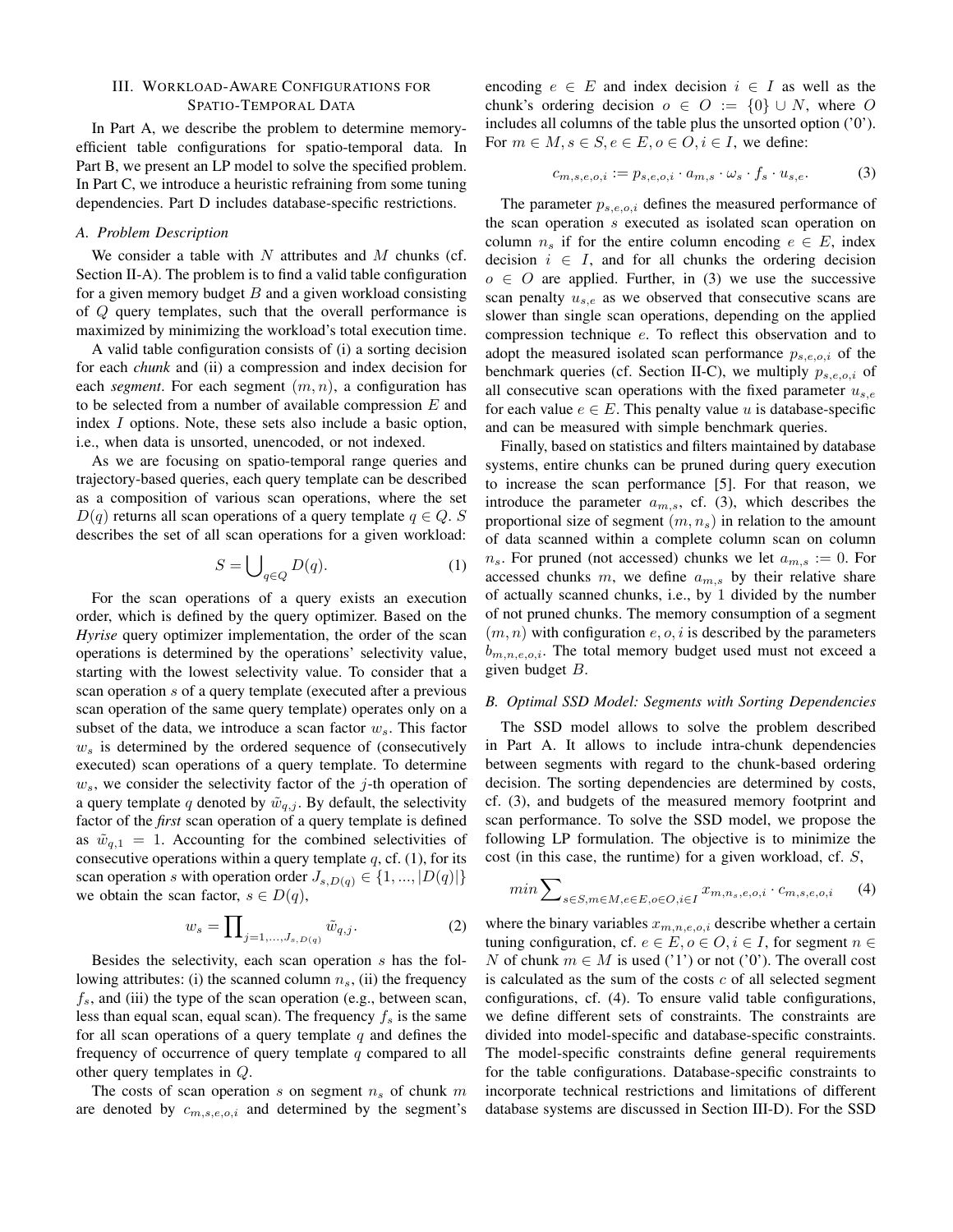model, we define three types of model-specific constraints. The first one guarantees that the accumulated memory consumption of all segments  $(m, n)$  with their selected configurations  $e, o, i$ (cf.  $b_{m,n,e,o,i}$ ) does not exceed the budget B, i.e.,

$$
\sum\nolimits_{m \in M, n \in N, e \in E, o \in O, i \in I} x_{m, n, e, o, i} \cdot b_{m, n, e, o, i} \le B.
$$
 (5)

To guarantee that for each chunk  $m$  a unique ordering option is chosen, we use binary variables  $y_{m,o}$ , which describe whether ordering  $o$  is used for chunk  $m$ , i.e.,

$$
\sum_{o \in O} y_{m,o} = 1 \quad \forall m \in M. \tag{6}
$$

Further, we use binary variables  $z_{m,n,e,i}$  to ensure a unique index-encoding combination for chunk  $m$ 's segment  $n$ ,

$$
\sum_{e \in E, i \in I} z_{m, n, e, i} = 1 \quad \forall m \in M, n \in N. \tag{7}
$$

The chunk variables  $y$  and segment variables  $z$  together specify the configuration  $x_{m,n,e,o,i} = y_{m,o} \cdot z_{m,n,e,i}$ . To express  $x$  linearly we use the following auxiliary coupling constraints for all  $m \in M$ ,  $n \in N$ ,  $e \in E$ ,  $o \in O$ ,  $i \in I$ ,

$$
x_{m,n,e,o,i} \ge y_{m,o} + z_{m,n,e,i} - 1 \tag{8}
$$

$$
x_{m,n,e,o,i} \le y_{m,o} \quad \text{and} \quad x_{m,n,e,o,i} \le z_{m,n,e,i} \tag{9}
$$

#### *C. Heuristic Solution: Independent Segment Effects (ISE)*

This heuristic approach to optimize tuning configurations for the problem described in Part A is based on a relaxation regarding the ordering dependencies of the cost effects between segments. In this simplified model, we only account for whether a certain chunk's segment is sorted ('1') or not ('0'). Hence, instead of the full set of ordering options  $O = \{0\} \cup N$ for each chunk, we use the *simplified* binary set  $O_{01} := \{0, 1\}$ of available ordering options for each chunk's segment. For the unsorted option  $('0')$ , the rows' order is set by the insert sequence and we use the costs  $c_{m,s,e,0,i}$ , cf. (3). If a segment  $(m, n)$  is sorted, we use  $c_{m,s,e,n,i}$ . With this formulation, we reduce the complexity by abstracting the sorting decision's intra-chunk effects. Thus, the model approximates the exact implications on the memory footprint and scan performance caused by sorting a chunk by column  $n$ .

Compared to the SSD model, in the relaxed ISE model we use less variables and constraints. Specifically, we use a smaller family of binary decision variables  $x_{m,n,e,o,i}$ , where the ordering option only reflects the binary set  $o \in O_{01}$  =  $\{0, 1\}$ . The variables y and z, cf. (6) - (9), are not required. The objective of the ISE model is, cp. (4),

$$
min \sum_{s \in S, m \in M, e \in E, o \in \{0, 1\}, i \in I} x_{m, n_s, e, o, i} \cdot c_{m, s, e, o \cdot n_s, i} \quad (10)
$$

where we use  $o \cdot n_s \in O$  to include the costs defined in (3) via  $c_{m,s,e,o \cdot n_s,i}$ . Similar to (5), the budget constraint ensures that the accumulated (approximated) memory consumption of all segments  $(m, n)$  with their selected configurations  $e, o, i$  (cf.  $b_{m,n,e,o\cdot n,i}$ ,  $o \in O_{01}$ ,  $o \cdot n \in O$ ) does not exceed the budget

$$
\sum_{m \in M, n \in N, e \in E, o \in \{0, 1\}, i \in I} x_{m, n, e, o, i} \cdot b_{m, n, e, o \cdot n, i} \leq B. (11)
$$

Note, the relaxed use of c and b in  $(10)-(11)$  only approximates the exact values. Further, we directly use  $x$  to ensure that for each chunk m at most one column is sorted, cp.  $(6)$ ,

$$
\sum_{n \in N, e \in E, i \in I} x_{m, n, e, 1, i} \le 1 \quad \forall m \in M \tag{12}
$$

and that for each segment, a unique configuration of compression  $e$ , sorting  $o$ , and indexing decision  $i$  is chosen, i.e.,

$$
\sum_{e \in E, o \in \{0, 1\}, i \in I} x_{m, n, e, o, i} = 1 \quad \forall m \in M, n \in N. \tag{13}
$$

# *D. Database-Specific Configuration Constraints*

Adding database-specific constraints to the model-specific constraints enables the models to reflect certain properties of various database systems. These constraints define combinations of indexing and encoding decisions that are incompatible for a database. For *Hyrise*, secondary indexes require dictionary encoded segments as they exploit the dictionary in order to improve space efficiency [16]. Consequently, indexes on all non-dictionary segments are forbidden. This is realized via

$$
x_{m,n,e,s,i} \leq v_{e,i} \ \forall m \in M, n \in N, e \in E, s \in S, i \in I, (14)
$$

where the binary parameters  $v_{e,i}$ ,  $e \in E$ ,  $i \in I$ , describe whether an index i is valid  $(=1)$  for encoding e or not  $(=0)$ .

#### IV. EVALUATION

We evaluate our models on a real-world dataset introduced in Part A. In Part B, we discuss the LP models' accuracy and compare them against rule-based heuristics in Part C.

#### *A. Dataset and Benchmark Workload*

We consider the dataset of a transportation network company that consists of ten million dispatch process-related observed locations of drivers for three consecutive days in the City of Dubai [17]. Besides the timestamp, latitude, longitude, and the driver's identifier, a status attribute is tracked for each sample point (Section II-B). This status indicates the driver's status (free or occupied). Based on the insertion order, a certain temporal ordering of the sample points exists, but we cannot guarantee that the timestamp column is sorted due to transmission problems and delayed transmissions. We define a mixed workload Q that consists of six query templates. Q is dominated by two query templates, which represent 80% of all queries, that return the driver's positions with the status free in the last hour and all positions of free drivers in the last hour in an approximate two by two km area. These kinds of queries are often used in order dispatch processes [17]. The four other query templates select all trips of sets of drivers in (i) an 8-hour timeframe, (ii) a timeframe of two days, (iii) a specific area, and (iv) all trips of free drivers in a specific area and a timeframe of two hours.

#### *B. Evaluation of the LP Model's Accuracy*

To evaluate the different models introduced in Section III, we use the database *Hyrise*. We define the input parameters based on the supported encoding and indexing properties of the database. The set of available encodings consists of run-length, dictionary, lz4, and frame-of-reference encoding. As secondary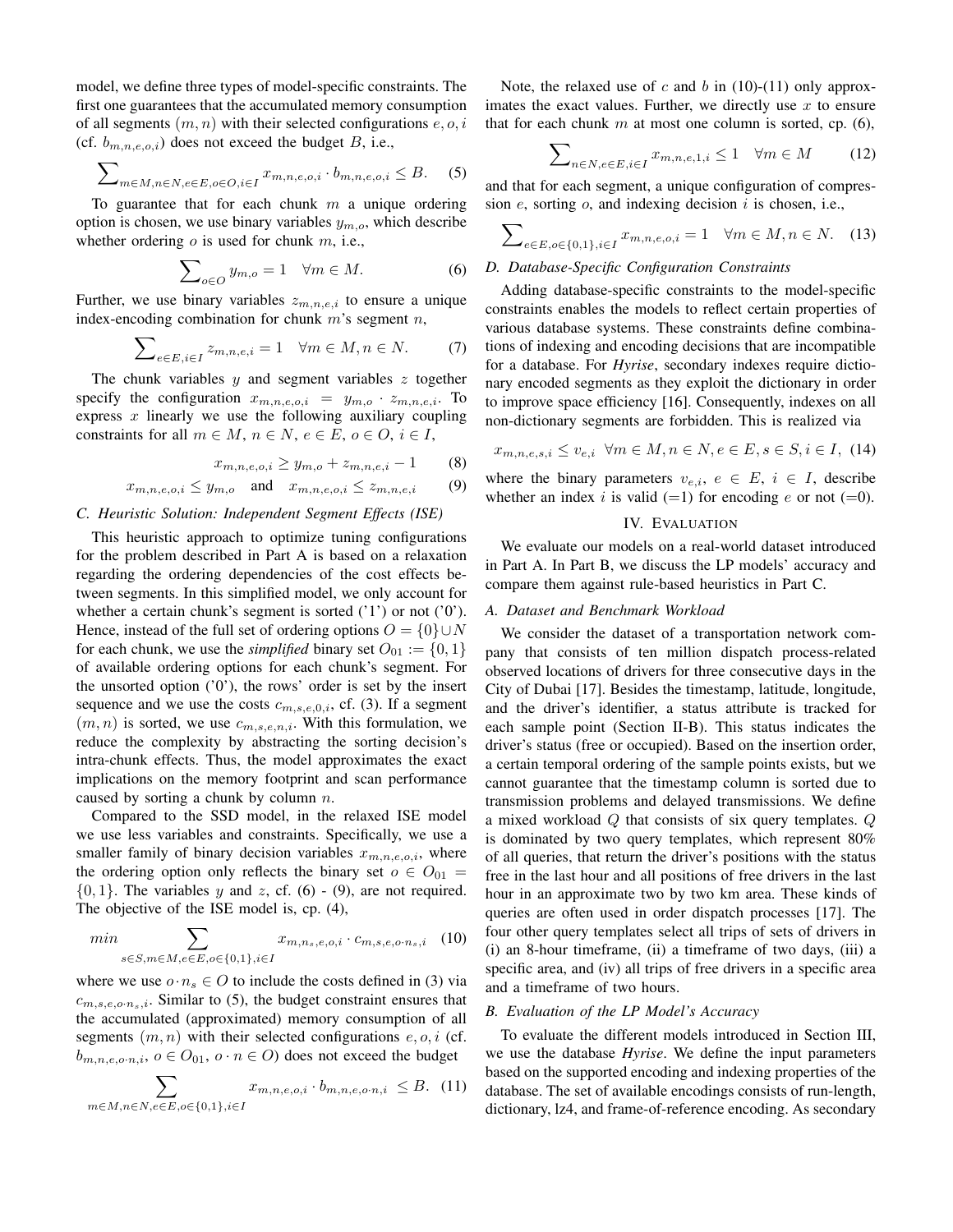

Fig. 2. Comparison of performance (top) and memory consumption (bottom) of our SSD and ISE model: synthetic vs. end-to-end results measured in *Hyrise* for the given workload and different memory budgets  $B = 70, ..., 250$  MB.

indexes, we use an approach of Faust et al. [16] that leverages a segment's dictionary to increase the space efficiency. Consequently, we have to limit the number of valid configurations by defining (via the database-specific constraint) that indexes are only allowed on dictionary encoded segments. As we only use this indexing method in the evaluation, the index decisions I consist of the options indexed and not indexed. We partition the data into ten chunks containing one million sample points each. All measurements have been executed on a four-socket server equipped with Intel Xeon E7-4880v2 CPUs (2.50GHz, 30 logical cores). We use the numactl command to bind the thread and memory to one node to avoid NUMA effects. To solve the LP models, we used a standard *Gurobi Solver*.

As displayed in Figure 2, the predicted runtime and memory consumption of the LP models for different memory budgets B are pretty accurate compared to the end-to-end measured values for the corresponding table configurations in *Hyrise*. Overall, we can observe that there are high optimization potentials for fine-grained configuration decisions, especially for lower memory budgets. After a specific memory budget value, the performance only increases slightly or stagnates. Compared to the SSD model, the ISE model is able to determine competitive table configurations, especially for larger memory budgets. The ISE model underestimates the memory consumption, especially for lower memory budgets, and cannot determine a solution for the lowest memory budget. Here, the impact on other columns' data characteristics (e.g., number of identical values in succession) cannot be considered without detailed information about intra-chunk effects. These characteristics have an increased impact on the compression rate of encodings like run-length encoding or frame-of-reference encoding, which are used in particular for low memory budgets. The relaxation on the ordering dependencies in the ISE model enables the determination of table configurations in milliseconds compared to several seconds needed by the SSD model. Additionally, the solver runtime scales significantly better for larger problem domains (e.g., number of encodings).

# *C. Evaluation Against Rule-Based Tuning Heuristics*

To evaluate our models against a common approach, we implemented a rule-based greedy heuristic. We calculate the



Fig. 3. Comparison of end-to-end measured performance (top) and memory consumption (bottom) for the given workload of the LP models (SSD and ISE) compared to the greedy heuristic approach with different  $\alpha$  values (GH  $(\alpha)$ ) and column-based optimizations (TSU, TCD).

benefit of a segment  $r_{m,n,e,o,i}$  based on a weighted ratio between memory consumption and runtime performance. For each segment  $(m, n)$  and each tuning option  $e \in E$ ,  $o \in O$ , and  $i \in I$ , we define the benefit r as  $(\alpha \geq 0)$ :

$$
r_{m,n,e,o,i} = 1/\left(b_{m,n,e,o,i} \cdot (\sum_{s \in S} c_{m,s,e,o,i})^{\alpha}\right).
$$
 (15)

To calculate the costs  $c_{m,s,e,o,i}$  we use (3) and consider intra-chunk dependencies. The  $\alpha$  value is a factor to define the proportional balancing of the memory consumption and runtime performance [18]. To respect a unique sorting option per chunk, we used a two-phase implementation. In the first phase, we determine a valid base configuration by defining each chunk's sorting configuration based on the segment with the highest benefit. Afterward, we select for each segment  $(m, n)$ the tuning configuration with the lowest memory consumption that fulfills the chunks sorting constraint. In the second phase, we determine from all possible tuning options of all segments the option with the highest benefit difference to the currently selected tuning option and adapt the table configuration if the tuning option fits into the remaining memory budget. This step is repeated until no more changes are possible for the given memory budget. In our comparison, we also seek to analyze the impact of fine-grained configuration decisions on segment level against optimizations on columns. By considering the entire table with ten million entries as a single chunk, we used our LP models to compute configurations with sorting dependencies between columns (TSD) and without sorting dependencies (TSU). As displayed in Figure 3, the LP models outperform the greedy heuristics, cf.  $GH(\alpha)$ , and can leverage the available memory budget more efficiently. The greedy heuristics' measurements show that the selection of the  $\alpha$ value has a significant impact on performance and memory consumption. Based on the two-phase approach, the greedy approaches select the sorting configuration for the entire table in the first phase. Thus, with such given sorting decisions, the computation of table configurations is not possible for low memory budgets. Further, the measurements show the expected stepwise memory and performance increase for the two column-based optimization approaches (TSU, TCD). The